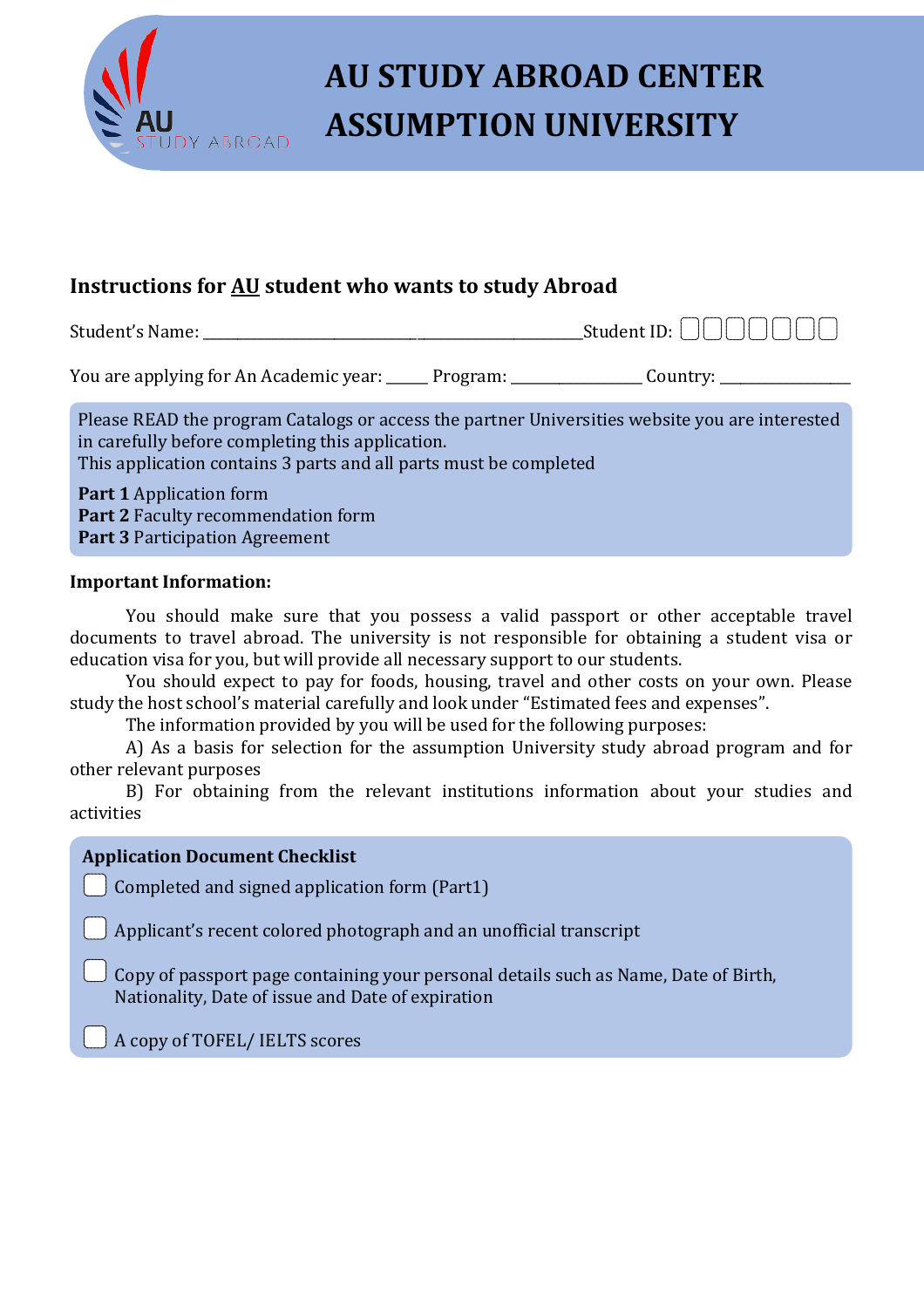

# **AU STUDY ABROAD CENTER** *DY ABROAD* **ASSUMPTION UNIVERSITY**

### **PART 1: Application Form**

#### **PART A: PERSONAL DETAILS**

You must provide your personal details as they appear on your Thai National ID Card or Passport Please write clearly and in CAPITAL LETTERS 

| Title: Full Name:                                                                                                                                                                                                                                                                                                                                                                                                                                          |                               |  |  |  |
|------------------------------------------------------------------------------------------------------------------------------------------------------------------------------------------------------------------------------------------------------------------------------------------------------------------------------------------------------------------------------------------------------------------------------------------------------------|-------------------------------|--|--|--|
| <b>Attach Your</b><br>Date of Birth DOMMYYOU Place of Birth___________________                                                                                                                                                                                                                                                                                                                                                                             |                               |  |  |  |
|                                                                                                                                                                                                                                                                                                                                                                                                                                                            | <b>Recent Picture</b><br>Here |  |  |  |
|                                                                                                                                                                                                                                                                                                                                                                                                                                                            |                               |  |  |  |
|                                                                                                                                                                                                                                                                                                                                                                                                                                                            |                               |  |  |  |
| Current Address: No. 1998. The Contract of the Current Address: No. 1998. The Current Address: No. 1998. The C                                                                                                                                                                                                                                                                                                                                             |                               |  |  |  |
|                                                                                                                                                                                                                                                                                                                                                                                                                                                            |                               |  |  |  |
|                                                                                                                                                                                                                                                                                                                                                                                                                                                            |                               |  |  |  |
| Person to be contacted in case of Emergency                                                                                                                                                                                                                                                                                                                                                                                                                |                               |  |  |  |
|                                                                                                                                                                                                                                                                                                                                                                                                                                                            |                               |  |  |  |
|                                                                                                                                                                                                                                                                                                                                                                                                                                                            |                               |  |  |  |
| <b>PART B: ACADEMIC BACKGROUND AT ASSUMPTION UNIVERSITY</b>                                                                                                                                                                                                                                                                                                                                                                                                |                               |  |  |  |
|                                                                                                                                                                                                                                                                                                                                                                                                                                                            |                               |  |  |  |
|                                                                                                                                                                                                                                                                                                                                                                                                                                                            |                               |  |  |  |
| PART C: TOEFL/ IELTS EXAMINATION SCORE:                                                                                                                                                                                                                                                                                                                                                                                                                    |                               |  |  |  |
| ${\scriptstyle \textbf{Completion} \begin{array}{ c c c c c c c c c} \hline \textbf{TOEFL} & \textbf{Test Date:} \textcolor{red}{\textcircled{\textcolor{green}D}} \textcolor{red}{\textcircled{\textcolor{green}I}} \textcolor{red}{\textcircled{\textcolor{green}I}} \textcolor{red}{\textcircled{\textcolor{green}I}} \textcolor{red}{\textcircled{\textcolor{green}I}} \textcolor{red}{\textcircled{\textcolor{green}I}} \end{array}}$<br><b>IELTS</b> |                               |  |  |  |
| Expected<br>$\Box$ TOEFL Test Date: DDHMMHYMYM<br><b>IELTS</b>                                                                                                                                                                                                                                                                                                                                                                                             |                               |  |  |  |
| TOEFL/IELTS score:______________                                                                                                                                                                                                                                                                                                                                                                                                                           |                               |  |  |  |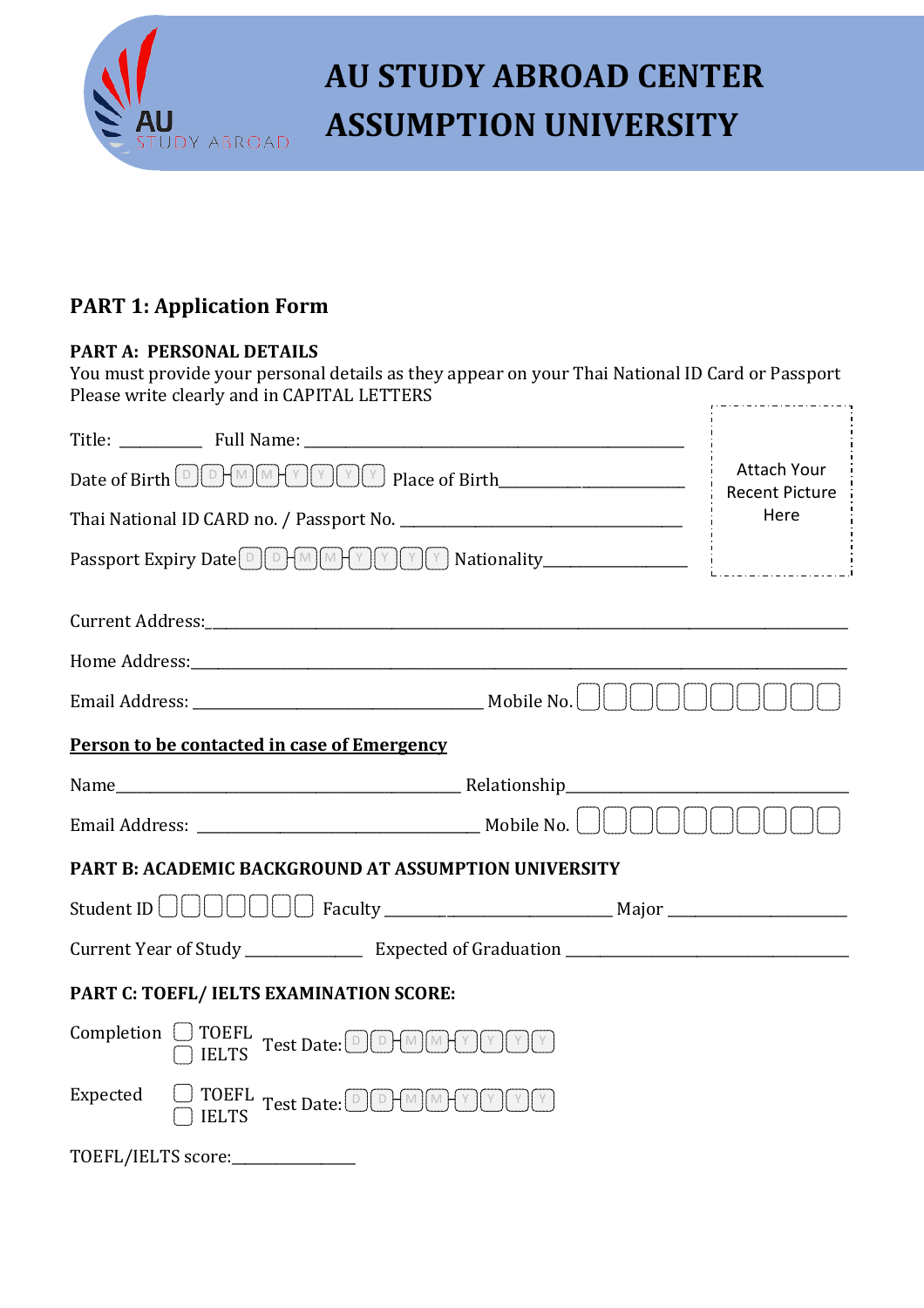

# **AU STUDY ABROAD CENTER MABROAD ASSUMPTION UNIVERSITY**

#### **PART D: CHOICE OF INSTITUTIONS**

Please list your preference of overseas institution at which you wish to study. (Please note that there is no guarantee that you will be recommended to your first three choices for participation in the Program. The information will, however, facilitate the selection process and in reaching a final decision, if you were short-listed for an interview. Please also be "realistic" in your choices- that is, do not only go for the "names" and "ranks" of the overseas institutions. When putting down your choices, consider carefully your own academic performance and ability.)

| 1st Choice |  |  |  |
|------------|--|--|--|
|            |  |  |  |

2nd Choice\_\_\_\_\_\_\_\_\_\_\_\_\_\_\_\_\_\_\_\_\_\_\_\_\_\_\_\_\_\_\_\_\_\_\_\_\_\_\_\_\_\_\_\_\_\_\_\_\_\_\_\_\_\_\_

3rd Choice

### **PART E: DECLARATION**

I hereby declare that the information given in support of this application is accurate and complete, and understand that any misrepresentation will result in disqualification of my application for participation in the Study Abroad Program of Assumption University. I understand that my data may be sent to the overseas universities I choose for the Program.

Signature Date **\_\_\_\_\_\_\_\_\_\_\_\_\_\_\_\_\_\_\_\_\_**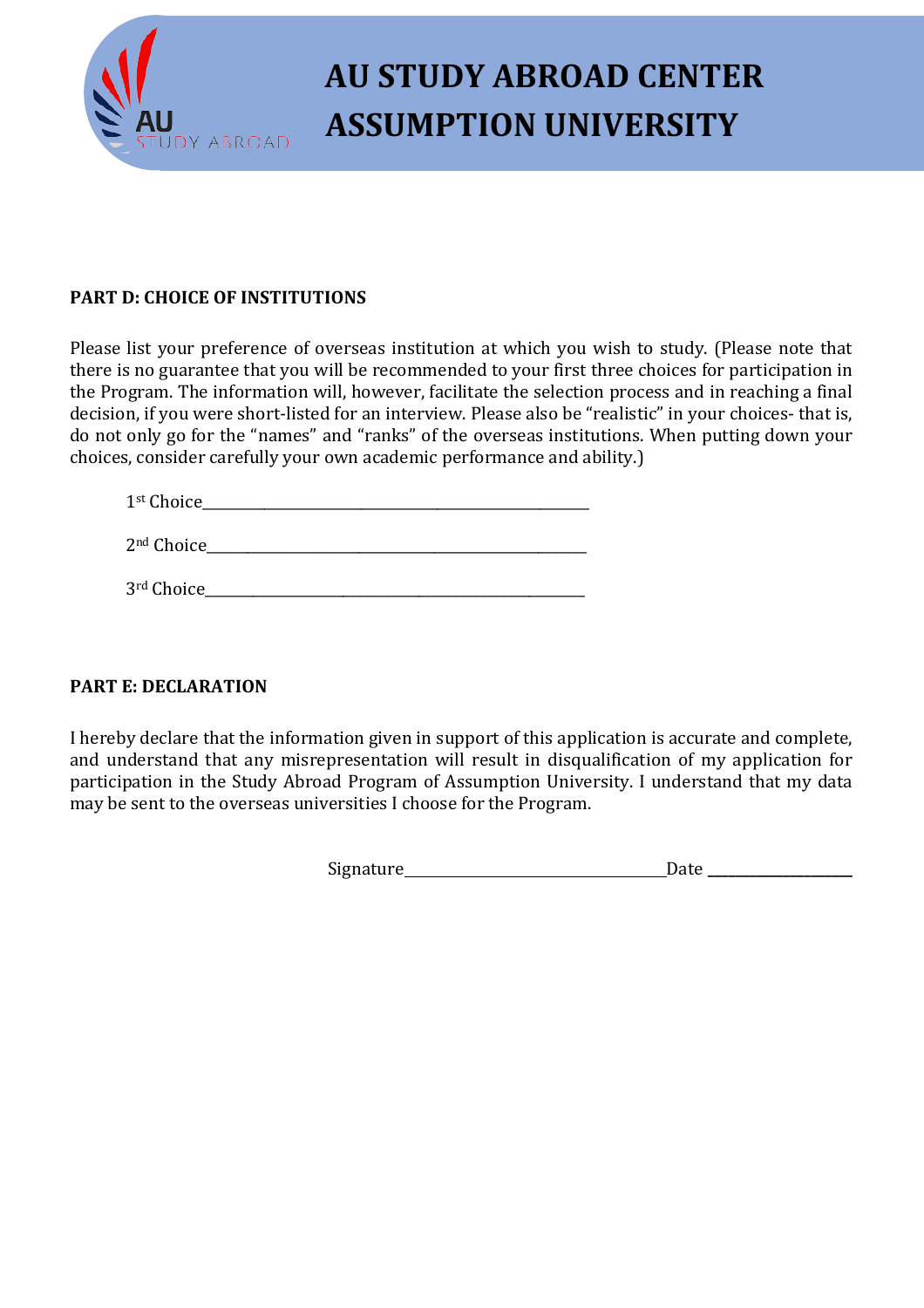

# **AU STUDY ABROAD CENTER ASSUMPTION UNIVERSITY**

### **PART 2: Recommendation letter from the faculty (Required for double degree program only)**

Full Name **\_\_\_\_\_\_\_\_\_\_\_\_\_\_\_\_\_\_\_\_\_\_\_\_\_\_\_\_\_\_\_\_\_\_\_\_\_\_\_\_\_\_\_\_\_\_\_\_\_\_\_\_\_**(write clearly and in CAPITAL LETTERS) Student ID Faculty \_\_\_\_\_\_\_\_\_\_\_\_\_\_\_\_\_\_\_\_\_\_\_\_\_\_\_Major\_\_\_\_\_\_\_\_\_\_\_\_\_\_\_\_\_\_\_\_\_\_\_\_\_\_\_\_\_\_\_\_\_

Current Year of Study \_\_\_\_\_\_\_\_\_\_\_\_

The personal data collected in the Recommendation form are for the process of selecting students to study abroad program. Your data also may be sent to the overseas universities chosen by your study abroad. Your consent for the aforesaid use for your personal data is deemed to be granted if you give this form to a faculty member to complete.

#### **STUDENT EVALUATION: (Select the most appropriate box based on your best knowledge of the student)**

| No.              | <b>Basis for Judgment</b>       | <b>Excellent</b> | Good | Average | <b>Below</b><br>Average |
|------------------|---------------------------------|------------------|------|---------|-------------------------|
| 1                | Creative original thought       |                  |      |         |                         |
| $\overline{2}$   | Motivation independence         |                  |      |         |                         |
| 3                | Initiative intellectual ability |                  |      |         |                         |
| $\boldsymbol{4}$ | Oral English ability            |                  |      |         |                         |
| 5                | Writing expression of ideas     |                  |      |         |                         |
| 6                | Effective class discussion      |                  |      |         |                         |
| 7                | Disciplined work habits         |                  |      |         |                         |
|                  | <b>Summary Evaluation</b>       |                  |      |         |                         |

**Name**\_\_\_\_\_\_\_\_\_\_\_\_\_\_\_\_\_\_\_\_\_\_\_\_\_\_\_\_\_\_\_\_\_\_\_\_\_\_\_\_\_\_\_\_\_\_\_\_\_\_\_\_\_ **Position\_\_\_\_\_\_\_\_\_\_\_\_\_\_\_\_\_\_\_\_\_\_\_\_\_\_\_\_\_\_\_\_\_\_\_\_\_\_\_\_\_\_** 

**Faculty / Department\_\_\_\_\_\_\_\_\_\_\_\_\_\_\_\_\_\_\_\_\_\_\_\_\_\_\_\_\_\_\_\_\_\_\_\_\_\_\_\_\_\_\_\_\_\_\_\_\_\_\_\_\_\_\_\_\_\_\_\_\_\_\_\_\_\_\_\_\_\_\_\_\_\_\_\_\_\_\_\_\_\_\_\_\_\_**

**Signature \_\_\_\_\_\_\_\_\_\_\_\_\_\_\_\_\_\_\_\_\_\_\_\_\_\_\_\_\_\_\_\_\_\_\_ Date \_\_\_\_\_\_\_\_\_\_\_\_\_\_\_\_\_\_\_\_\_\_\_\_\_\_**